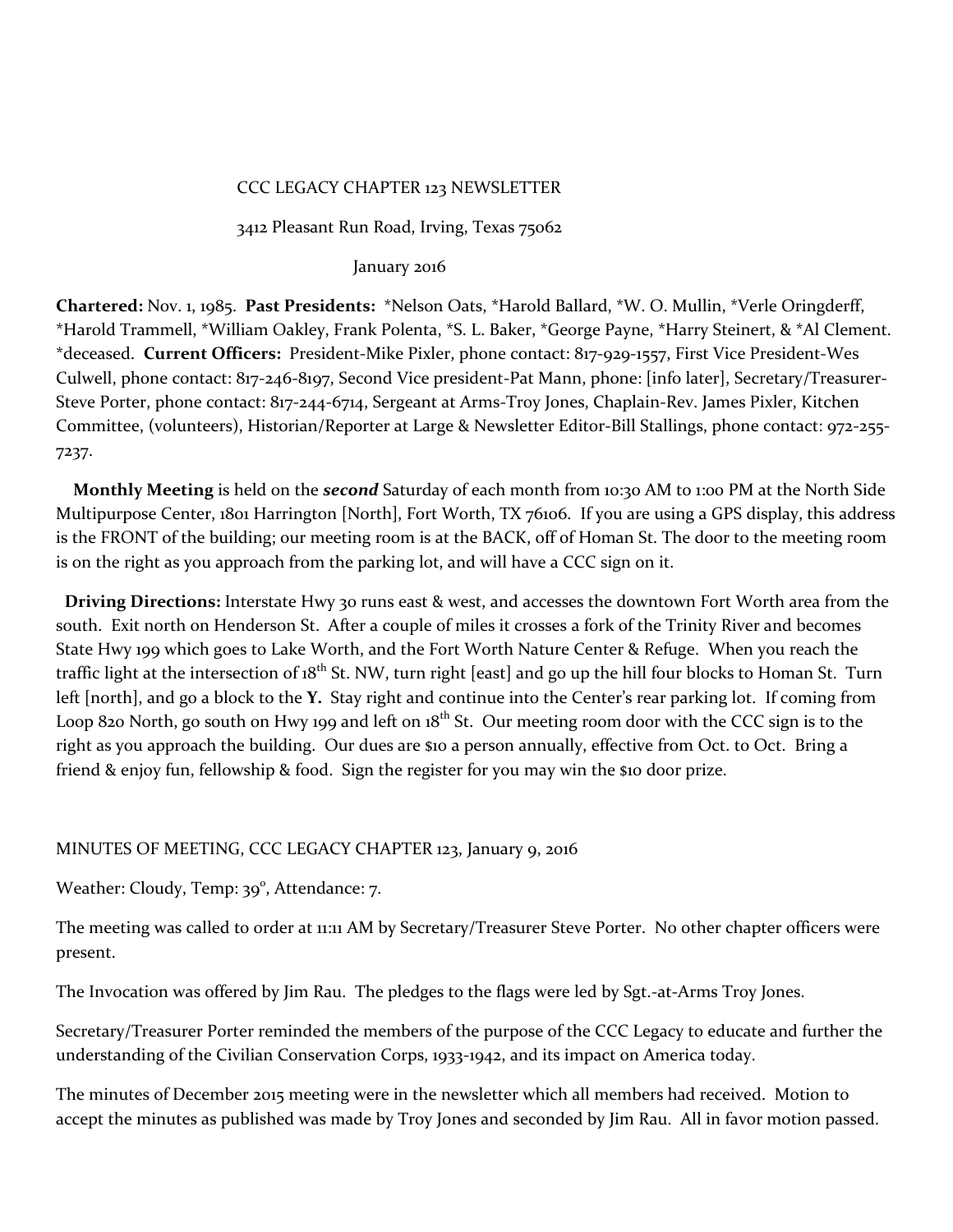The financial report was given by Secretary/Treasurer Steve Porter. Motion to accept the report as given was made by Jim Rau and seconded by Troy Jones. All in favor motion passed.

Larkin Dilbeck was hospitalized on January 6, 2016, with pneumonia. Bill Stallings visited him and reported that Larkin is improving and may be released soon. Kathy Mayes Smith reported by email that her husband, Bill, was admitted to a Dallas hospital on January 3, 2016, with pneumonia and late stages of Parkinson's disease. The prayers of chapter members go out to these men and their families.

Farris and Bernice Brewer celebrate their  $67<sup>th</sup>$  wedding anniversary on January 29. Birthdays this month include Toy Rodriguez (1/1/31), Edward Schuckert (1/3/25), Fay Clement (1/9), Robbie McKee Warner (1/14/56), and Boots Brice (1/30/22). Congratulations to all and Happy Birthday was sung to Tony by the members.

Secretary/Treasurer Porter reported to the members on the status of IRS Form 990-N (E postcard) which was submitted but rejected because IRS database of tax exempt organizations has not been updated since November 2015, and our approval was given on December 3, 2015. Form will be retransmitted whenever database is updated. Chapter membership roster showing members active as of December 1, 2015, will be submitted to CCC Legacy Inc., February 1, 2016.

No update on TEXAS 2016 gathering was available. Members discussed hotel const and ways to assist CCC "Boys" with expenses. Ideas will be passed on to the Event Committee

The can was passed for donations to the chapter. The door prize was won by Bill Stallings who returned it to the chapter. New member Stephen Jones was welcomed to the chapter.

The blessing was offered by Jim Rau. Motion to adjourn was made by Bill Stallings and seconded by Tony Rodriguez. Secretary/Treasurer Porter adjourned toe meeting at 12:09 PM. A delicious meal was enjoyed by the members. Next meeting will be February 13, 2016.

Respectfully submitted,

Steve Porter, Sec/Treasurer

## **CHAPTER ETERNAL**

William R. "Bill" Smith, Jr., wife of Kathy Smith, both members, passed away on January 18, 2016, having had a long struggle with Parkinson's disease. Bill was born Sept. 22, 1926, in Mansfield, Louisiana, and attended schools there. At age 17 he joined the U.S. Navy and served on the USS Crowley in the Pacific during WW II. He was trained as a radar technician, and his ship was heavily engaged in the Leyte, Iwo Jima, and Okinawa battles. His alertness helped avert a collision with his ship and an oil tanker during the famous typhoon with its 70 foot waves that struck the Navy fleet off of Okinawa. Using his radar he warned of an approaching Kamikaze plane and a Japanese torpedo boat, and both were destroyed. His ship was part of the protection for the USS Missouri at the surrender in Tokyo Bay which ended the war. After the war, Bill got his degree in Physics from the University of Louisiana, and became a gas & oil engineer for a pipeline company, then later going with Sun Oil Company. He and Kathy retired to Richardson, TX, in 1986. He is survived by wife Kathy, son James Smith from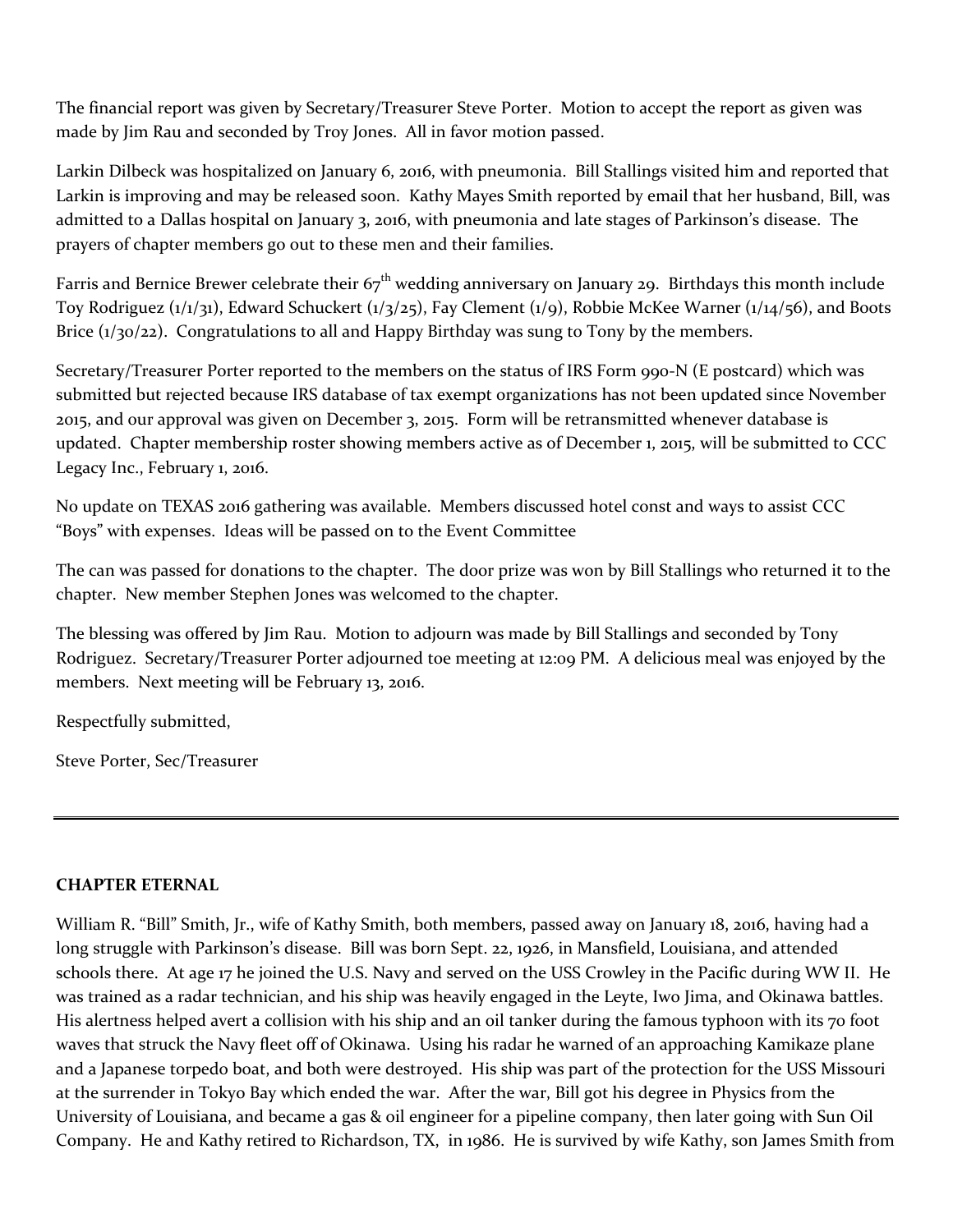his previous marriage, step-children, Dr. & Major Titus Brown of the U.S. Army, Thomas Brown and Cynthia Brown, and grandchildren and step-grandchildren. Dr. Brown gave a moving eulogy to his step-father at the services on January 23, 2016, at John Calvin Presbyterian Church in Dallas. Bill was too young to have served in the CCCs, but Kathy's father was an army officer, Col. Charles Mays, in charge of one of the first CCC camps in the U.S. She has written a book about him and the men of his camp: *Gold Medal CCC Company 1538.* It was at Fort Knox, Kentucky.

# **A PENNSYLVANIA CCC BOY REMEMBERS A CHRISTMAS PAST**

## *This story is from a NACCCA JOURNAL of January 1989*

It would be my first Christmas away from home; in fact it was my first time any season away from home. I was just 17 years old. I had just lost my mother; my father had died years ago, and I felt totally alone in this world.

## **A move from East to West:**

It was a clear October day. A train whistle broke the silence of the Cumberland Valley and I was sitting in a seat with three guys I'd never seen before. All of us were dressed in olive drab army uniforms, the best New Cumberland Army Barracks could issue. The smell of camphor was so string it covered the odor of the burnt coal coming from the locomotive.

Green mountains of Pennsylvania and West Virginia passed by the window; the plains of Kansas came into view. Days and nights slipped away…"Further and Further" the wheels clacked. The other guys and I got to know each other. We were just a bunch of scared kids.

My first view of my new home was Belen, New Mexico, where a sign pointed to Billy the Kid's cave. A long ride by truck through the desert night brought us to CCC Company 2358, Camp F2N, in Jemez Canyon. We were cold, hungry, and tired. Thick bologna sandwiches and coffee the cooks prepared went good. All hands slept well that night.

Days passed and we fell into a daily routine building a bridge over the Jemez River which is still there. After a few weeks our company received orders to move to the southwest part of the state, to Apache Creek, near Reserve and Aragon, New Mexico. Bunks, pots, pans, tools were loaded with methodical care to ease unloading at our new home; trucks were washed, lubricated and checked, back to front. Along the way we crossed the Great Magdalena Plain, and I cannot begin to describe the vast expanse rolling on, mile after mile. The purple foothills got no closer. They seemed to roll away from us, hour after hour; I was in total awe of this great wonder. Suddenly, out of nowhere, a water tower was visible and on the distant horizon buildings became discernible. Our overnight stop was the Magdalena CCC Camp.

The next afternoon we arrived in Apache Creek. Routine was set up in short order and we went to work in the Gila National Wilderness area, which I must say is one of our great national treasures; majestic ponderosa pines which grow 200 feet straight up without a limb; cold, pure running streams. The silence is overwhelming, but the wind in the trees can be heard.

Thanksgiving came around, and we had turkey dinner that was second to none (except Mom's). Uppermost in our minds were thoughts of home, family, friends, and in many cases, the gal back home.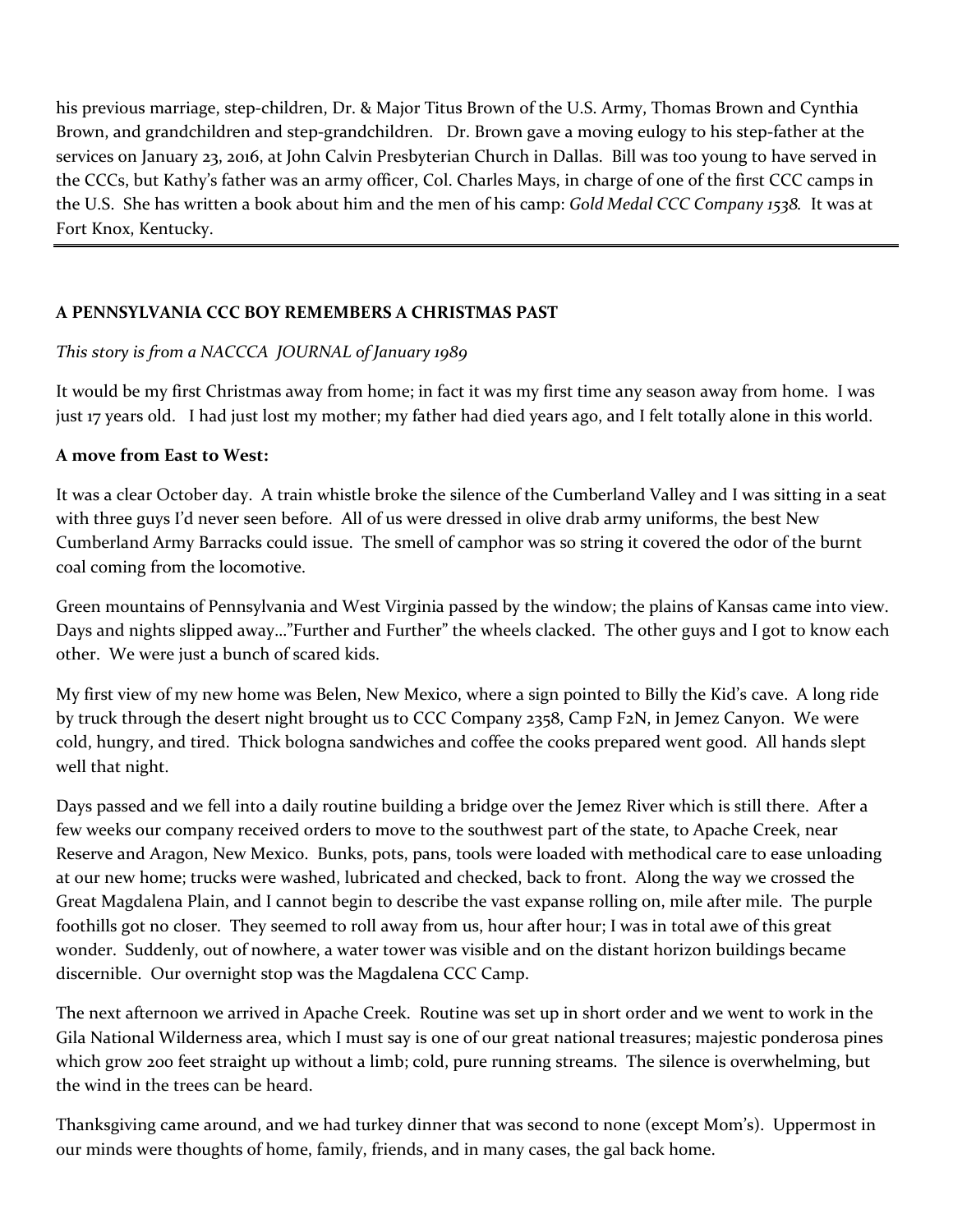As Christmas drew near, again there were thought of home. Being so far away, letters and cards were especially important. A nice blue spruce tree about eight feet tall planted in the middle of our compound was decorated with lights, top to bottom.

Then it was Christmas Eve and small groups of guys sat around the pot belly stoves in the barracks, the usual 'bull sessions' going on. Guitars came out; harmonicas appeared. Next thing I knew, most of our company was outside around the Christmas tree; in the crisp, pure air of the New Mexico night, young voices rang out clearly. Unashamed tears rolled down cheeks on that silent, holy night.

At about 2300 hours (11 PM civilian time) Church Call sounded over the camp. As our camp bugler from Pittsburg sounded the notes clean and clear, the sound reverberated from the nearby mesas and canyons as if "phantom buglers' were relaying the call to the sky, trees and desert.

The stillness of the night was broken by the sound of truck engines coming to life. Trucks took the protestant boys into Reserve; Catholic boys (I was in this group) were taken to a small Spanish chapel in Aragon.

Men in the parish in Aragon had a huge bonfire of alligator juniper logs burning in the open ground between toe church and the rectory. The fire leaping up the pyramid of logs cast a red glow. Men stood around the fire, talking Spanish and rolling cigarettes of brown wheat paper; women of the parish were selling apple pie and a cup of coffee for five cents.

As midnight approached, several nuns escorted school children to the church. The little girls were dressed in white communion dresses. As they reached a landing outside the church door, they stopped and began singing *Silencio Noche, Santo Noche.* When they finished, everyone applauded. Then one of our truck drivers named Frattini from Scranton, Pennsylvania, hopped on the tailgate of a truck and clapped his hands like a conductor tapping his baton. A sixth sense told us what to sing. If I live to be a thousand, I do not think I will hear *Silent Night, Holy Night* sung with such reverence and so much heart. I can still see Frattini weaving a magical spell with his hands; his black mustache and curly black hair shining in the fire light. His mouth formed the words, his hands directed our singing, now softly, now louder, now quietly. No sound other than the acapella male choir and the crackling and popping log fire was heard.

By this time the priest had heard us and had come out. He was proud of his "Si, Si, Si Boys." When we finished the carol, the applause was thunderous as people in the church, the rectory and nearby homes had heard our song. We became a part of the procession around the church, carrying the Infant to the crib. A guy named 'Whitey' and I served the Mass and said the Latin responses.

After Mass we returned to camp. As most guys thought of home, sleep was a fleeting thing and every once in awhile a sob was heard. Then it was quiet.

A bunch of boys went to sleep that night. A bunch of men awoke on Christmas Morning, 1938.

--------By J. T. (Jim) Duffy of Philadelphia, PA.